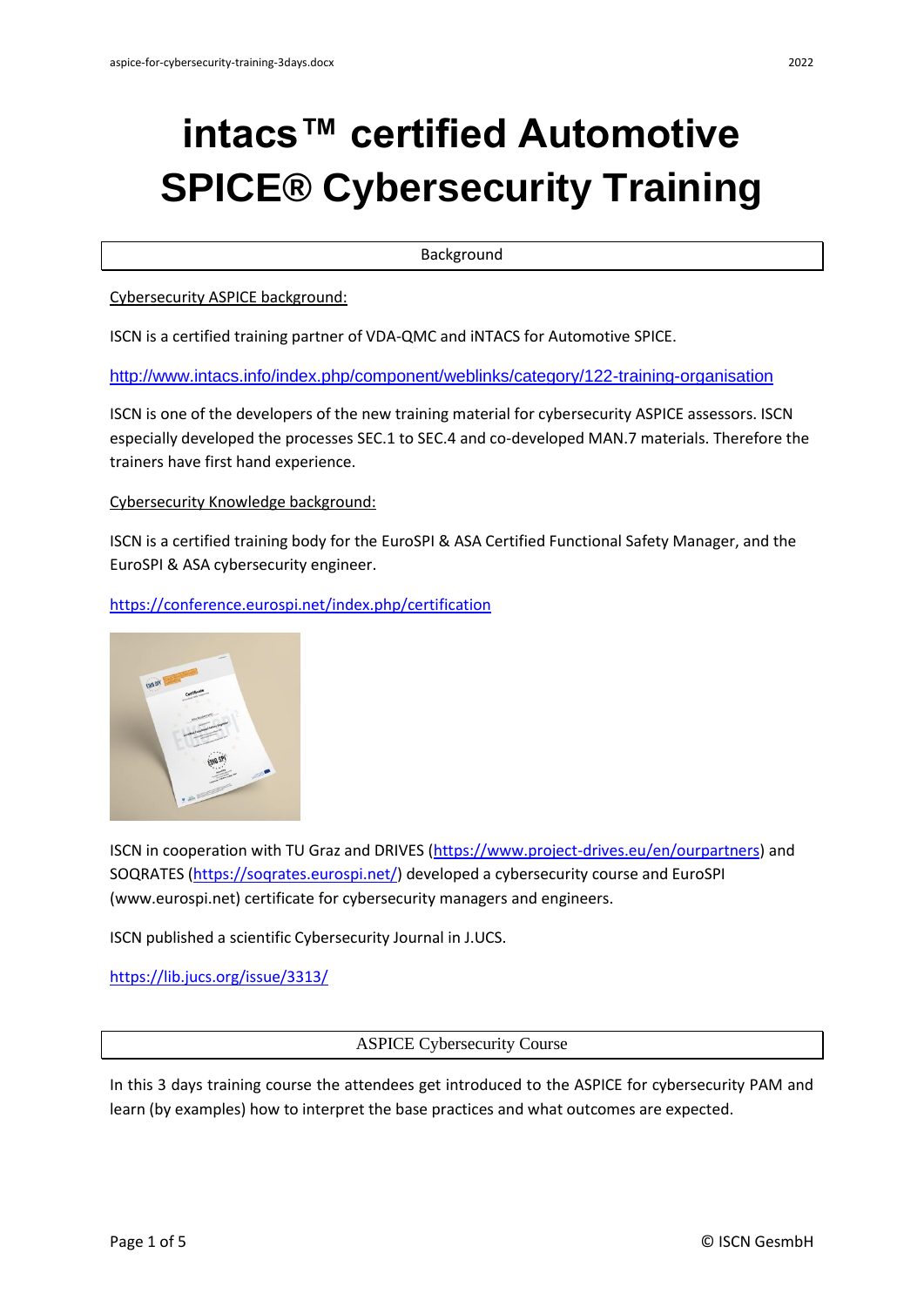The course also contains a practical TARA exercise and a practical exercise using the MITRE attack navigator.

The TARA in the course is based on the guideline in ISO 21434.

The current version of the course plan is outlined below.

|                                  | Day 1                |                                                                                   |                                  | Day 2      |                                     |                                  | Day <sub>3</sub>     |                                                                                                           |
|----------------------------------|----------------------|-----------------------------------------------------------------------------------|----------------------------------|------------|-------------------------------------|----------------------------------|----------------------|-----------------------------------------------------------------------------------------------------------|
|                                  |                      |                                                                                   |                                  |            |                                     |                                  |                      |                                                                                                           |
| time                             | duration             | topic                                                                             | time                             | duration   | topic                               | time                             | duration             | topic                                                                                                     |
| 09:00<br>09:15<br>09:30<br>09:45 | 60 min.              | 1 - introduction participants & training (till<br>basic rules)                    | 09:00<br>09:15<br>09:30<br>09:45 | 45 min.    | rehearsal 1st day   intro exercise  | 09:00<br>09:15<br>09:30<br>09:45 | 45 min.              | rehearsal 2nd day   intro exercise                                                                        |
| 10:00<br>10:15                   | 30 min.              | introduction purpose ASPICE, exam,                                                | 10:00<br>10:15                   | 45 min.    | 5 - MAN 7 - Risk Management methods | 10:00<br>10:15                   | 45 min.              | 8 - ACQ.2: Supplier Request and Selection                                                                 |
| 10:30                            | 15 min.              | break                                                                             | 10:30                            | 15 min.    | break                               | 10:30                            | 15 min.              | break                                                                                                     |
| 10:45<br>11:00<br>11:15          | 45 min.              | 2 - scope and motivation & history,<br>Cybersecurity properties (Q: what threats) | 10:45<br>11:00<br>11:15          | 45 min.    | $6 - SEC.1$                         | 10:45<br>11:00<br>11:15          | 45 min.              | 9 - ACQ.3: Contract Agreement<br>ACQ.4: Supplier Monitoring/ ACQ.14<br>ACQ.14/ 15: Supplier Qualification |
| 11:30<br>11:45                   | 30 min.              | exercise: proposal (motivation and history)                                       | 11:30<br>11:45                   | 60 min.    | <b>TARA</b> exercise                | 11:30<br>11:45                   | 45 min.              | SYS.1: Requirement Elicitation<br>SYS.2: System Requirements Analysis                                     |
| 12:00<br>12:15                   | 30 min.              | motivation                                                                        | 12:00<br>12:15                   |            |                                     | 12:00<br>12:15                   |                      | SYS.3: System Architectural Design                                                                        |
| 12:30<br>12:45<br>13:00          | 60 min.              | Lunch break                                                                       | 12:30<br>12:45<br>13:00          | 60 min.    | Lunch break                         | 12:30<br>12:45<br>13:00          | 60 min.              | Lunch break                                                                                               |
| 13:15                            |                      |                                                                                   | 13:15                            |            |                                     | 13:15                            | $15$ min.            | SWE exercise                                                                                              |
| 13:30<br>13:45                   | 15 min.              | basci know how + summary                                                          | 13:30<br>13:45                   | $+30$ min. | <b>TARA</b> exercise                | 13:30<br>13:45                   | 45 min.              | SWE.1: Software Requirement Analysis<br>SWE.2: Software Architectural Design                              |
| 14:00<br>14:15                   | 45 min.              | 3 - cybersecurity standards: UNECE                                                | 14:00<br>14:15                   | 60 min.    | SEC <sub>2</sub>                    | 14:00<br>14:15                   | 30 min.              | SWE.3: SW Detail Design and Unit<br>SYS:4, SYS.5                                                          |
| 14:30<br>14:45                   | 45 min.              | <b>ISO/SAE 21434</b>                                                              | 14:30<br>14:45                   |            |                                     | 14:30<br>14:45                   | 15 min.              | SWE.4, SWE.5, SWE.6<br>SUP.1 QA - SUP.8 CM                                                                |
| 15:00                            |                      |                                                                                   | 15:00                            | $15$ min.  | 7 - SEC.3+4 - Test strategies       | 15:00                            | $15$ min.            | break                                                                                                     |
| 15:15<br>15:30                   | $15$ min.<br>15 min. | <b>ASPICE for CS</b><br>ASPICE for CS quidelines + summary                        | 15:15<br>15:30                   | 30 min.    | SEC <sub>3</sub>                    | 15:15<br>15:30                   | 30 min.              | exercise config mgt                                                                                       |
| 15:45                            | $15$ min.            | break                                                                             | 15:45                            | $15$ min.  | break                               | 15:45                            | $15$ min.            | MAN.3 process MAN.5 risk management                                                                       |
| 16:00<br>16:15                   |                      |                                                                                   | 16:00<br>16:15                   | 30 min.    | SEC.4                               | 16:00<br>16:15                   | $15$ min.<br>15 min. | exam preparation<br>break                                                                                 |
| 16:30<br>16:45                   | 90 min.              | 4 - TARA - seven steps                                                            | 16:30<br>16:45                   | 30 min.    | Exercise MITTRE ATTACK Navigator    | 16:30<br>16:45                   |                      |                                                                                                           |
| 17:00<br>17:15                   |                      |                                                                                   | 17:00<br>17:15                   | 15 min.    | Summary                             | 17:00<br>17:15                   | 90 mln.              | exam                                                                                                      |
| 17:30<br>17:45                   | 30 min.              | exercise: proposal (motivation and history)                                       | 17:30<br>17:45                   |            |                                     | 17:30<br>17:45                   |                      |                                                                                                           |
| 18:00                            | end                  |                                                                                   | 18:00                            | end        |                                     | 18:00                            | end                  |                                                                                                           |

**Remark:** The exam is normally planned at the end of day 3, since the exam and material is brand new, we offer the option to prepare and do the exam one day later.

**Resources** 

## **Free DRIVES MOOC Course**

The course materials and lectures are online available on the DRIVES platform.

#### <https://learn.drives-compass.eu/>

DRIVES ist e EU Blueprint project for new skills in automotive, led by ACEA and CLEPA. ISCN is WG3 lead and offers the MOOC for cybersecurity engineering in Automotive for free olnine.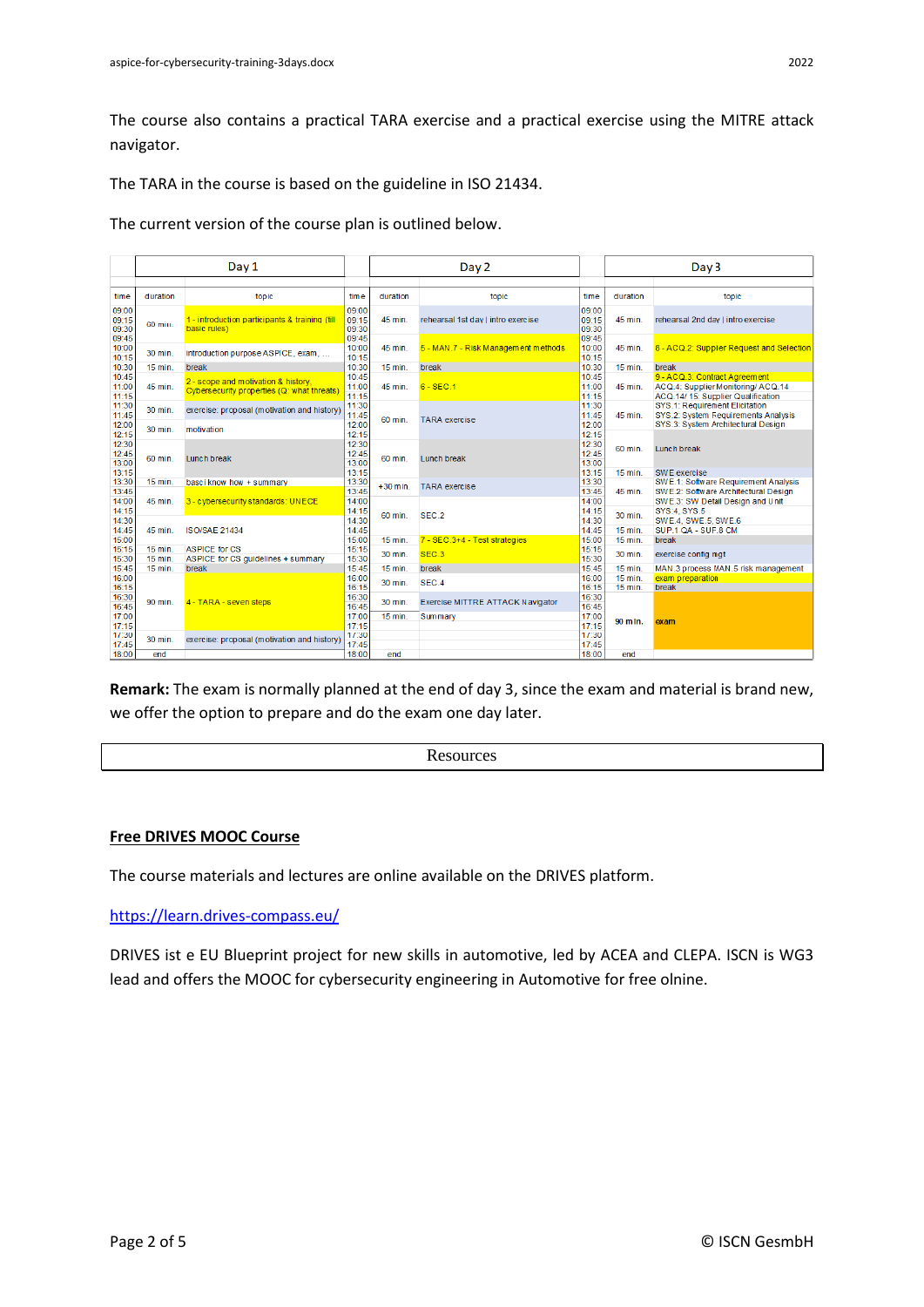

Scroll down and select the course.

- Select the course Functional Safety Manager Strategic Level.
- Register
- You receive an email and need to confirm by clicking the link in your email.
- Then you can login

### **ASPICE Assessor for Cybersecurity Course**

The course materials and lectures are online available on the EuroSPI Academy platform.

<https://academy.eurospi.net/>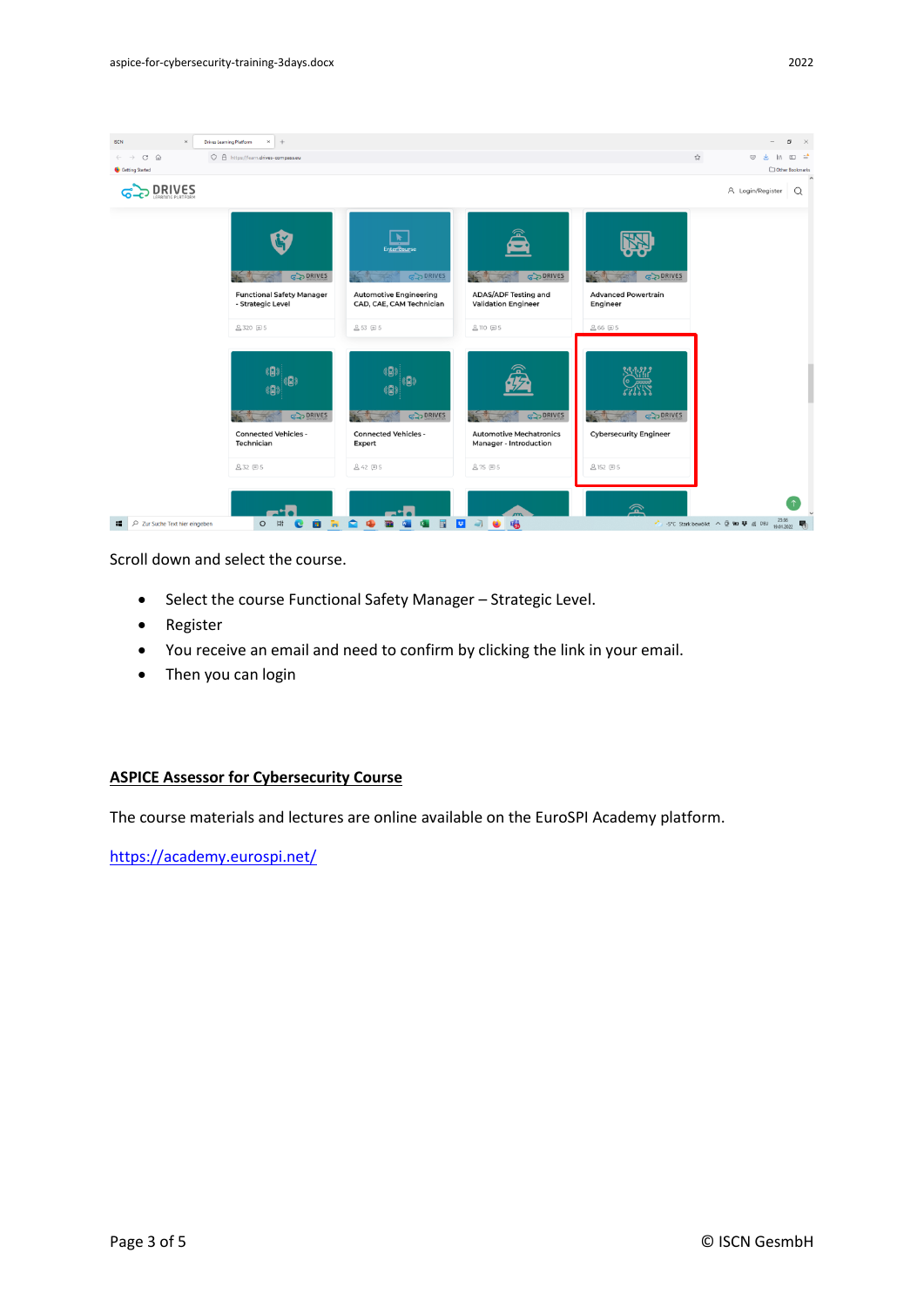

- Select the course Automotive SPICE for Cybersecurity Course.
- Register
- You receive an email and need to confirm by clicking the link in your email.
- Then you can login
- You need the enrollment key **- will be provided -**

This DRIVES course is based on practical Automotive examples from Automotive projects. The exercises are based on best practices in cybersecurity projects which were implemented in leading Automotive suppliers and OEMs.

Trainer

Dr Richard Messnarz

- Principal Automotive SPICE Assessor
- Instructor for ASPICE (including cybersecurity)
- VW Certified Software Quality Improvement Leader (SQIL)
- Internal coach for VW BS
- VDA Certified Competent Level Instructor for Automotive SPICE
- EUROSPI & ASA Certified Functional Safety Trainer
- EUROSPI & ASA Certified Cybersecurity Trainer
- Researcher Profile: <https://scholar.google.com/citations?user=v2xVlnwAAAAJ&hl=de&oi=ao>
- 32 years of automotive industry experience
- System Architectures, SW Architectures, Requirements Management, Re-Use
- Requirements Management in Automotive
- Industry projects with BOSCH, ZF, Continental, Magna, HELLA, VW, etc.